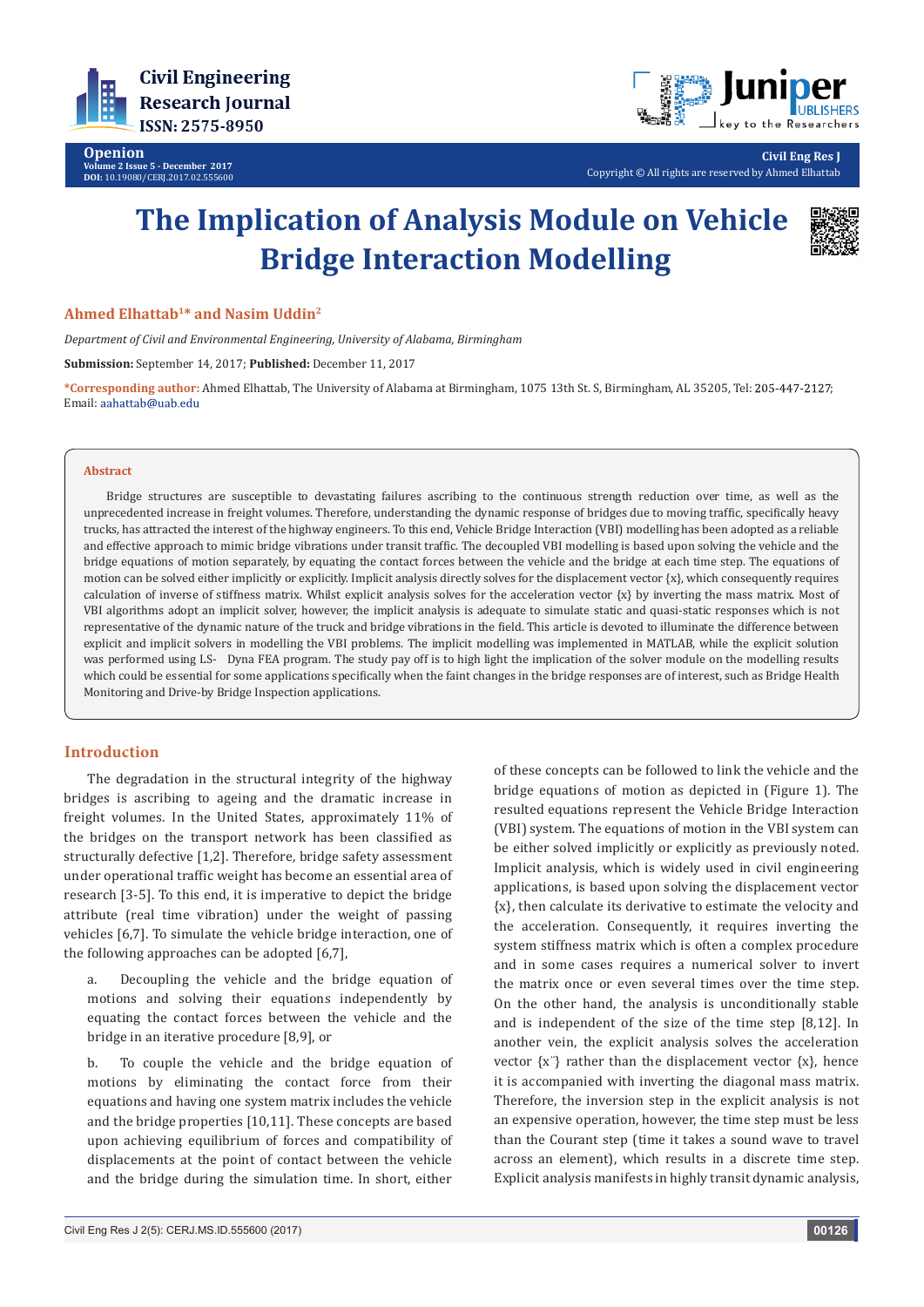such as explosions, impact and crash analysis. Vehicle Bridge Interaction modelling can be classified as highly transit dynamic problem, unlike other civil structures, where a massive dynamic load used to traverse the bridge in a fraction of a second (e.g. a vehicle travelling with 27m/s [60mph] will cross a 10m bridge in 0.37sec). Accurate representation for the bridge vibration is imperative for bridge Health Monitoring applications, especially that SHM techniques rely on observing the anomalies in the structure response which are associated to the presence of damage [5,13]. This article highlights the effect of the analysis technique on the vehicle and the bridge responses. The implicit analysis has been carried out using MATLAB VBI algorithm [14-16]. Whilst, the explicit modelling of the VBI problem has been performed

with the aid of LS-Dyna FE program. The goal of this article is to discuss the plausibility of using implicit analysis to solve the VBI problem, specifically for Bridge Health Monitoring applications.

## **Vehicle and Bridge Properties**

The vehicle has been modelled as a quarter car with two degrees of freedom, the axle mass and body mass translations. The vehicle model is shown in Figure 1 and its properties are based on the works of Cebon [17] and Harris, O Brien and González [18]. A 15-m bridge will be utilized in this study. The bridge properties are shown in Error! Reference source not found.



# **Comparison between Implicit and Explicit Solvers Results**

The quarter car model has been simulated crossing the 10-m bridge, and the analysis has been carried out twice using explicit and implicit analysis (Figure 2) (Table 1). Figure 3 illustrates the results of the mid-span acceleration, the Quarter-car axle mass acceleration history and the displacement under the passing quarter car for the two modules. The first point of note, is that there is a dramatic difference between the two attributes. The amplitude of the responses (i.e. for all the figures) are closely matched, however, the response shape is completely different. First, explicit module showed two bouncing in the displacement history (Figure 3a), while the implicit analysis shows an attribute close to the static responses of the bridge. The results are deemed to be compelling with the nature of the implicit and explicit solvers. The implicit solver is adequate to represent low-frequency vibration responses, this clearly depicted in the bridge displacement which tends to be static. On the other hand, the discrete time step of the explicit analysis allows capturing the incremental changes in the bridge vibration over the sample time. Similar behaviours are found for the acceleration of the bridge midpoint (Table 2). Figure 3b & 3C shows that implicit solver gives a pure sinusoidal signal, while the explicit solver shows some perturbation around the mean value. The quartercar responses are shown to be similar, yet still not identical for the two cases.



**Table 1:** Properties of the quarter car model.

| <b>Property</b>                 | Unit  | <b>Symbol</b> | Value             |
|---------------------------------|-------|---------------|-------------------|
| Body Mass                       | kg    | mh            | 17300             |
| Axle Mass                       | kg    | ms            | 700               |
| <b>Body Stiffness</b>           | N/m   | kh            | $4 \times 105$    |
| <b>Body Damping</b>             | N.s/m | cb            | $10 \times 103$   |
| Suspension<br><b>Stiffness</b>  | N/m   | ks            | $1.75 \times 106$ |
| <b>Body Bounce</b><br>Frequency | Hz.   | fhounce       | 0.69              |
| Axle Hop<br>Frequency           | Hz.   | faxle         | 8.8               |

**How to cite this article:** Ahmed E, Nasim U.The Implication of Analysis Module on Vehicle Bridge Interaction Modelling. Civil Eng Res J. 2017; 2(5): 555600.DOI: [10.19080/CERJ.2017.02.555600](http://dx.doi.org/10.19080/CERJ.2017.02.555600) **<sup>00127</sup>**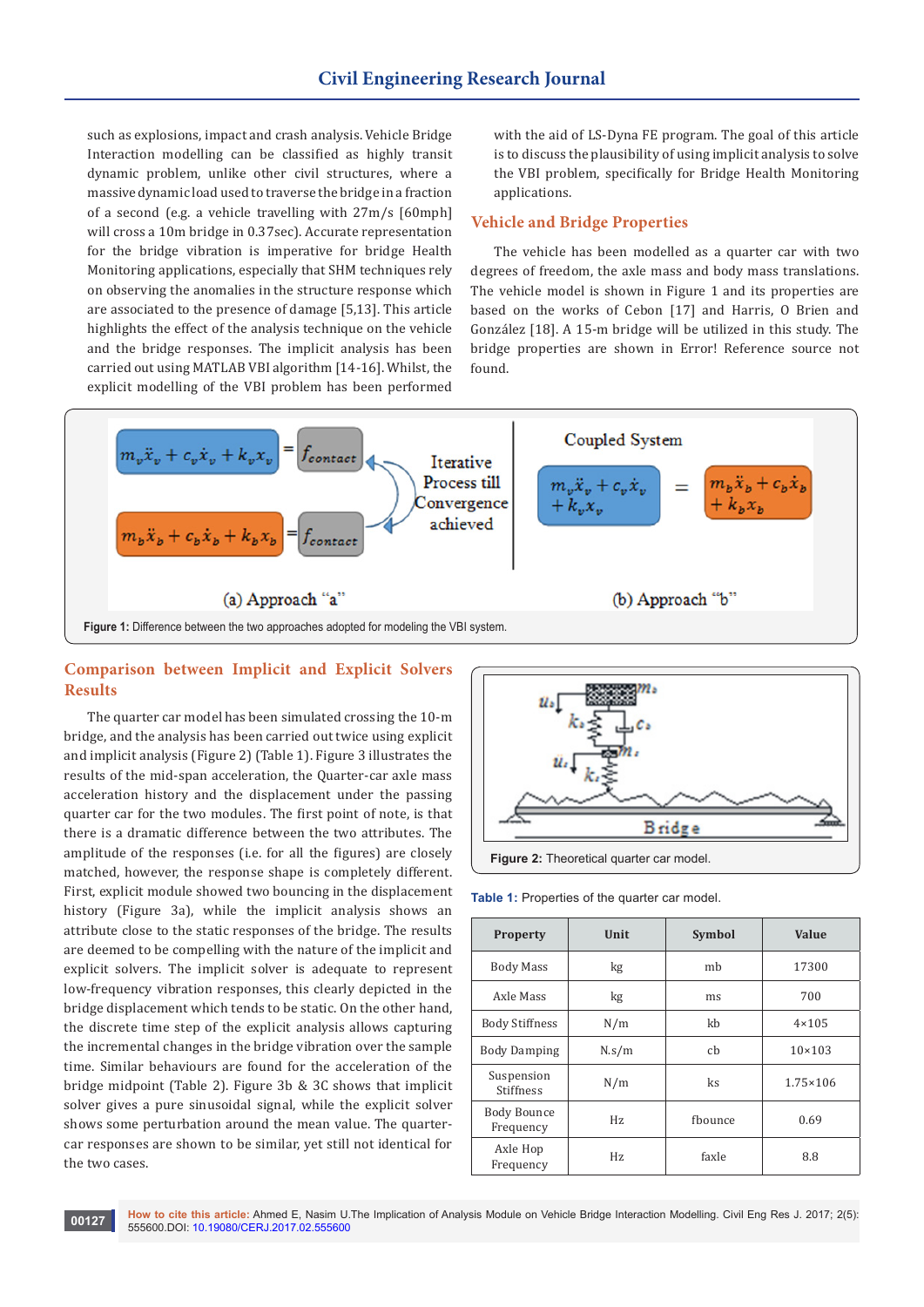#### **Table 2:** Properties of the bridge.

| <b>Property</b>           | Unit           | Value |
|---------------------------|----------------|-------|
| Length                    | m              | 10    |
| Mass per unit length      | kg/m           | 4945  |
| Elastic Modulus           | MPa            | 35000 |
| Second Moment of area     | m <sub>4</sub> | 0.044 |
| $1st$ Frequency           | Hz             | 8.83  |
| 2 <sup>nd</sup> Frequency | Hz             | 35.32 |
| 3rd Frequency             | Hz             | 79.48 |



#### **Conclusion**

This article high lights the difference between implicit and explicit analysis in simulating Vehicle Bridge Interaction problems. The authors presume that explicit analysis is preferable for modelling VBI problems. The small size of the step allows for municipal vibrations to be depicted for each point along the bridge. This is essential for bridge health monitoring applications since those techniques are based upon tracking the changes in the bridge responses due to the presence of damages. The results listed in this article showed the dramatic difference between the two solvers, which requires further investigation to ascertain the solver's suitability for vehicle bridge interactions modelling.

## **Acknowledgement**

The authors wish to express their gratitude for the financial support received from the National Science of Foundation (NSF-CNS-1645863). Any opinions, findings, and conclusions or recommendations expressed in this publication are those of the authors and do not necessarily reflect the view of the sponsors.

## **References**

- 1. [Davis SL, Goldberg D, De Good K, Donohue N, Corless J \(2013\) The](http://t4america.org/docs/bridgereport2013/2013BridgeReport.pdf)  [Fix We're In For: The State of our Nation's Bridges. Transpiration of](http://t4america.org/docs/bridgereport2013/2013BridgeReport.pdf)  [America, USA.](http://t4america.org/docs/bridgereport2013/2013BridgeReport.pdf)
- 2. [FHWA \(2017\) Status of the Nation's Highways Bridges and Transit:](https://www.fhwa.dot.gov/policy/2015cpr/)  [Conditions and Performance. Federal Highway Administration, USA.](https://www.fhwa.dot.gov/policy/2015cpr/)
- 3. Yang Y, Chang K (2009) Extracting the bridge frequencies indirectly from a passing vehicle: Parametric study. Engineering Structures 31: 2448-2459.
- 4. Malekiafarian A, Mc Getrick PI, Obrien EI (2015) A review of indirect [bridge monitoring using passing vehicles. Shock and Vibration.](https://www.hindawi.com/journals/sv/2015/286139/)
- 5. Elhattab A, Uddin N (2017) Drive-by Bridge Damage Monitoring: Concise Review Civil Engineering Research Journal 1: 1-6.
- 6. [González A \(2010\) Vehicle-bridge dynamic interaction using finite](https://www.intechopen.com/books/finite-element-analysis/vehicle-bridge-dynamic-interaction-using-finite-element-modelling)  [element modelling. Finite element analysis In Tech.](https://www.intechopen.com/books/finite-element-analysis/vehicle-bridge-dynamic-interaction-using-finite-element-modelling)
- 7. [Yang YB, YauJ J, Yao Z, Wu Y \(2004\) Vehicle-bridge interaction dynamics:](http://www.worldscientific.com/worldscibooks/10.1142/5541)  [with applications to high-speed railways. World Scientific, Taiwan.](http://www.worldscientific.com/worldscibooks/10.1142/5541)
- 8. Zhu X, Law S (2002) Dynamic load on continuous multi-lane bridge deck from moving vehicles. Journal of Sound and Vibration 251: 697- 716.
- 9. [Cantero D, O'Brien EJ, González A \(2010\) Modelling the vehicle in](http://journals.sagepub.com/doi/abs/10.1243/14644193JMBD228?journalCode=pika)  [vehicle-infrastructure dynamic interaction studies, Proceedings of](http://journals.sagepub.com/doi/abs/10.1243/14644193JMBD228?journalCode=pika)  [the Institution of Mechanical Engineers. Part K: Journal of Multi-body](http://journals.sagepub.com/doi/abs/10.1243/14644193JMBD228?journalCode=pika)  [Dynamics 224: 243-248.](http://journals.sagepub.com/doi/abs/10.1243/14644193JMBD228?journalCode=pika)
- 10. [Moghimi H, Ronagh HR \(2008\) Impact factors for a composite steel](https://pdfs.semanticscholar.org/6883/b4e52b3abb8004d2dc4ecabef634b21c3c91.pdf)  [bridge using non-linear dynamic simulation. International Journal of](https://pdfs.semanticscholar.org/6883/b4e52b3abb8004d2dc4ecabef634b21c3c91.pdf)  [Impact Engineering 35: 1228-1243.](https://pdfs.semanticscholar.org/6883/b4e52b3abb8004d2dc4ecabef634b21c3c91.pdf)
- 11. [Deng L, Cai C \(2010\) Development of dynamic impact factor for](https://pdfs.semanticscholar.org/9f82/4241b25f59e9f7c602f21eaa98590bf03ff4.pdf)  [performance evaluation of existing multi-girder concrete bridges.](https://pdfs.semanticscholar.org/9f82/4241b25f59e9f7c602f21eaa98590bf03ff4.pdf)  [Engineering Structures 32: 21-31.](https://pdfs.semanticscholar.org/9f82/4241b25f59e9f7c602f21eaa98590bf03ff4.pdf)
- 12. [Kim CW, Kawatani M, Kim KB \(2005\) Three-dimensional dynamic](https://dl.acm.org/citation.cfm?id=1668651)  [analysis for bridge - vehicle interaction with roadway roughness.](https://dl.acm.org/citation.cfm?id=1668651)  [Computers & structures 83: 1627-1645.](https://dl.acm.org/citation.cfm?id=1668651)
- 13. Carden EP, Fanning P (2004) Vibration based condition monitoring: a review, Structural health monitoring 3: 355-377.
- 14. El-hattab A, Uddin N, Obrien E (2015) Drive by Bridge Damage Detection Using Apparent Profile, First International Conference on Advances in Civil Infrastructure and Construction Materials (CISM), Bangladesh p. 33-45.